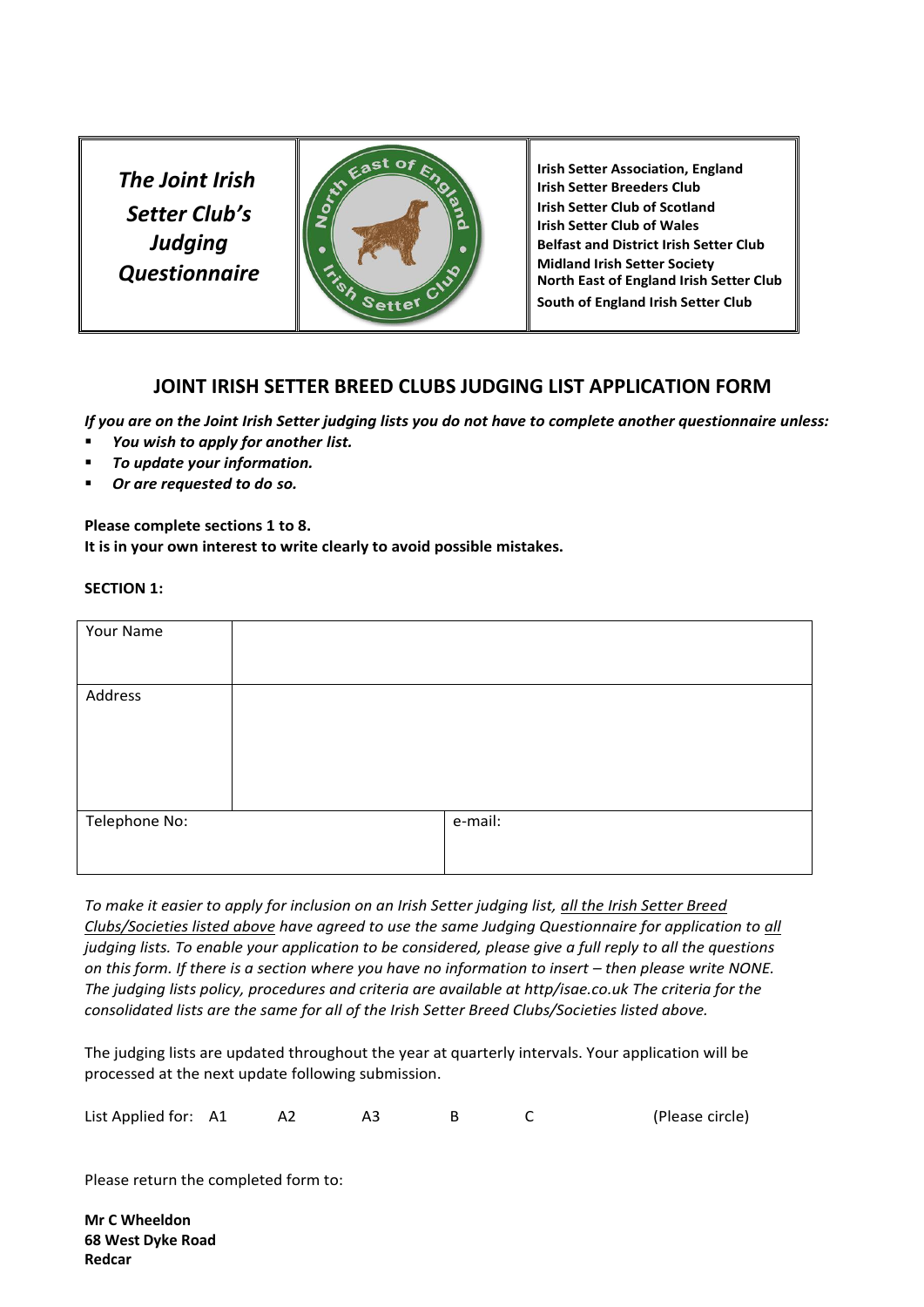Cleveland **TS10 1HL** 

Or email to judgingsecretary@neeisc.co.uk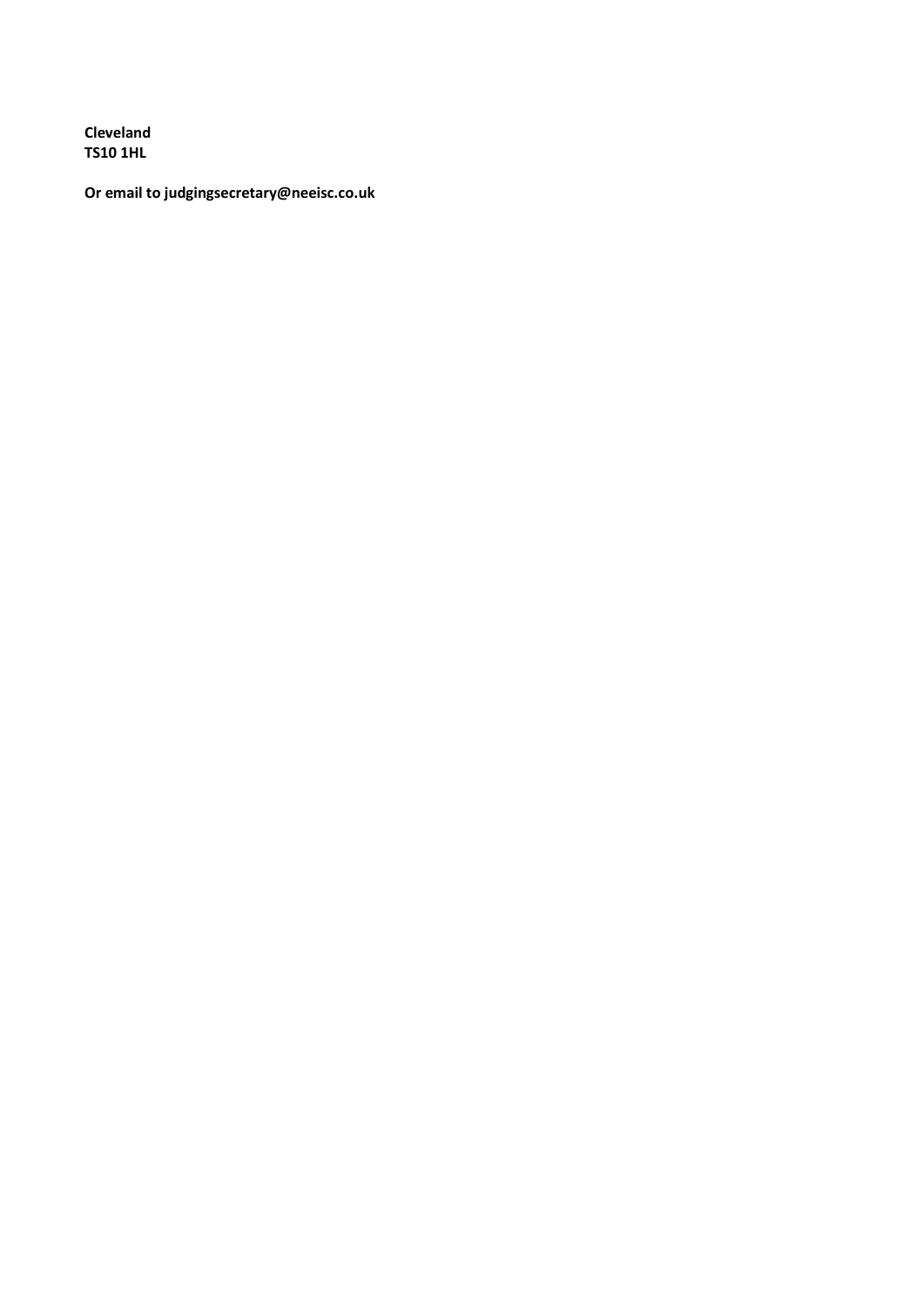## **SECTION 2a - GENERAL INFORMATION BREED SPECIALISTS:**

| How long have you been interested in the Irish Setter as:                                          |                        |
|----------------------------------------------------------------------------------------------------|------------------------|
| A BREEDER:                                                                                         | Years                  |
| AN EXHIBITOR:                                                                                      | Years                  |
| Do you hold a Kennel Club AFFIX                                                                    |                        |
| If $Yes$ – please say what it is                                                                   |                        |
|                                                                                                    |                        |
| Please state the approximate number of Irish Setters that have                                     |                        |
| been registered in your name at the Kennel Club                                                    |                        |
| Please give the names and KC Stud Book numbers of Irish Setters which were bred by you or owned by |                        |
|                                                                                                    |                        |
| you when they obtained their first entry in the Kennel Club Stud Book by reason of their wins:     |                        |
| <b>KC Registered Name</b>                                                                          | <b>KC Stud Book No</b> |
|                                                                                                    |                        |
|                                                                                                    |                        |
|                                                                                                    |                        |
|                                                                                                    |                        |

### **SECTION 2b - GENERAL INFORMATION NON-BREED SPECIALISTS:**

| What is your primary breed (s)?                                                                                                                                                             |                         |  |  |  |
|---------------------------------------------------------------------------------------------------------------------------------------------------------------------------------------------|-------------------------|--|--|--|
| How long have you been interested in your chosen breed as:                                                                                                                                  |                         |  |  |  |
| A BREEDER:                                                                                                                                                                                  | Years                   |  |  |  |
| <b>AN EXHIBITOR:</b>                                                                                                                                                                        | Years                   |  |  |  |
| Do you hold a Kennel Club AFFIX                                                                                                                                                             |                         |  |  |  |
| If $Yes$ – please say what it is                                                                                                                                                            |                         |  |  |  |
| Do you award Challenge Certificates in any other breeds?<br>If yes - please say which breeds                                                                                                |                         |  |  |  |
| (You may attach an additional page if you require more space)                                                                                                                               |                         |  |  |  |
| Have you been approved by the Kennel Club to judge the Gundog<br>Group                                                                                                                      |                         |  |  |  |
| Please give the names and KC Stud Book numbers of dogs which were bred by you or owned by you<br>when they obtained their first entry in the Kennel Club Stud Book by reason of their wins: |                         |  |  |  |
| <b>KC Registered Name</b>                                                                                                                                                                   | <b>KC Stud Book No.</b> |  |  |  |
|                                                                                                                                                                                             |                         |  |  |  |
|                                                                                                                                                                                             |                         |  |  |  |
|                                                                                                                                                                                             |                         |  |  |  |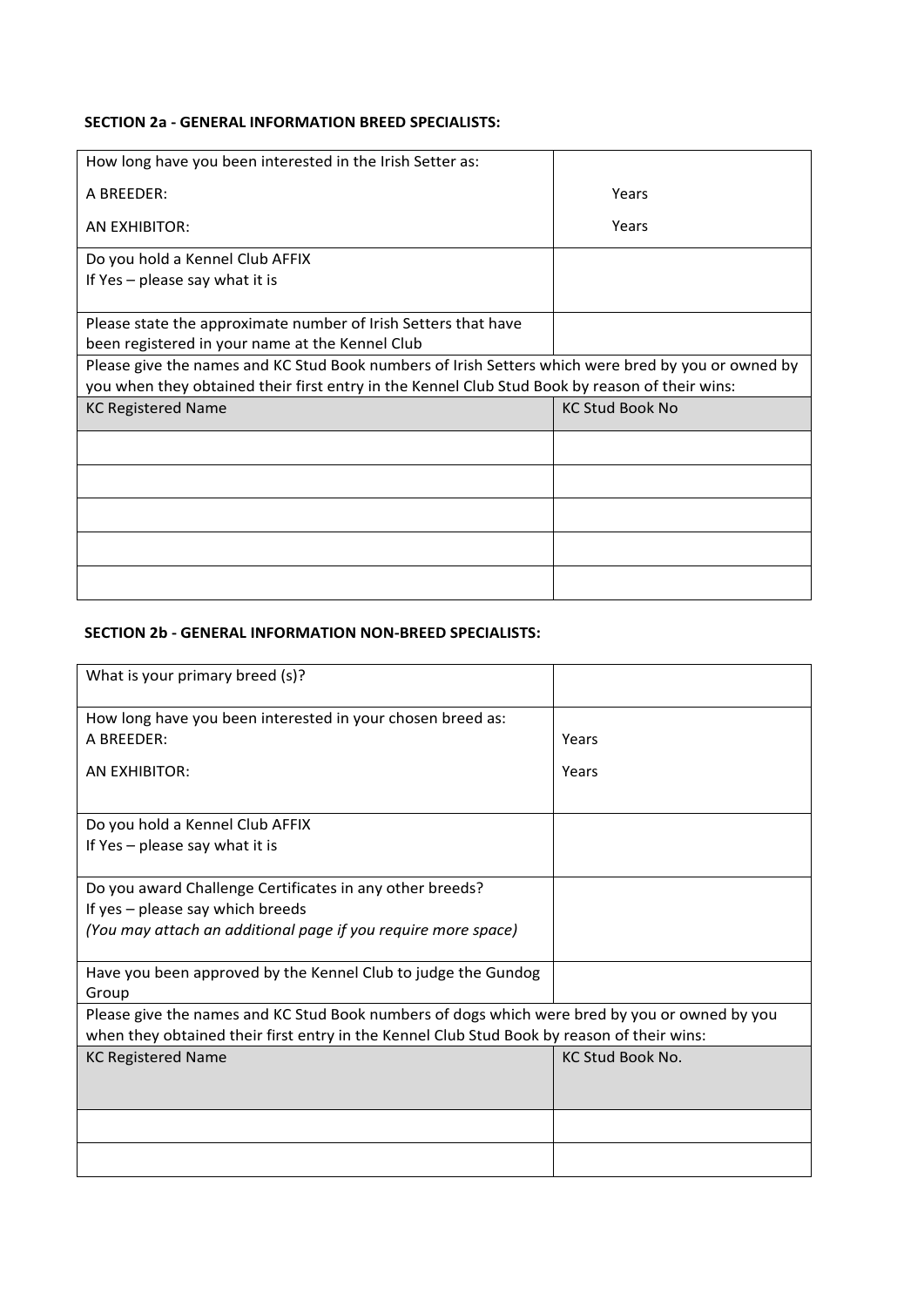# **SECTION 3 - INFORMATION ABOUT YOUR JUDGING OF IRISH SETTERS**

- Give below the names & dates of all Shows in the UK only, at which you have judged classes of Irish Setters. Please list the appointments in chronological order.
- Documentary evidence of entries may be required and must be provided if called upon.
- You may include future UK appointments that have been confirmed in writing to you on a separate sheet.
- You may photocopy this page if you require more space.
- If you have judged Irish Setters OVERSEAS, please photocopy this page and list your Overseas appointments separately.
- Please remember to print your name on any extra pages and to sign and date them.

| Name of the Club/Society holding the Show | Date of Show | Type of<br>show<br>(e.g.<br>Open) | No. of breed<br>classes<br>actually<br>judged * | No. of Irish<br><b>Setters</b><br>entered ** | Actual No. of Irish<br>Setters present and<br>judged<br>$***$ |
|-------------------------------------------|--------------|-----------------------------------|-------------------------------------------------|----------------------------------------------|---------------------------------------------------------------|
|                                           |              |                                   |                                                 |                                              |                                                               |
|                                           |              |                                   |                                                 |                                              |                                                               |
|                                           |              |                                   |                                                 |                                              |                                                               |
|                                           |              |                                   |                                                 |                                              |                                                               |
|                                           |              |                                   |                                                 |                                              |                                                               |
|                                           |              |                                   |                                                 |                                              |                                                               |
|                                           |              |                                   |                                                 |                                              |                                                               |
|                                           |              |                                   |                                                 |                                              |                                                               |
|                                           |              |                                   |                                                 |                                              |                                                               |
|                                           |              |                                   |                                                 |                                              |                                                               |
|                                           |              |                                   |                                                 |                                              |                                                               |
|                                           |              |                                   |                                                 |                                              |                                                               |
|                                           |              |                                   |                                                 |                                              |                                                               |
|                                           |              |                                   |                                                 |                                              |                                                               |
|                                           |              |                                   |                                                 |                                              |                                                               |
|                                           |              |                                   |                                                 |                                              |                                                               |
|                                           |              |                                   |                                                 |                                              |                                                               |
|                                           |              |                                   |                                                 |                                              |                                                               |
|                                           |              |                                   |                                                 |                                              |                                                               |
|                                           |              |                                   |                                                 |                                              |                                                               |
|                                           |              | <b>TOTAL</b>                      |                                                 |                                              |                                                               |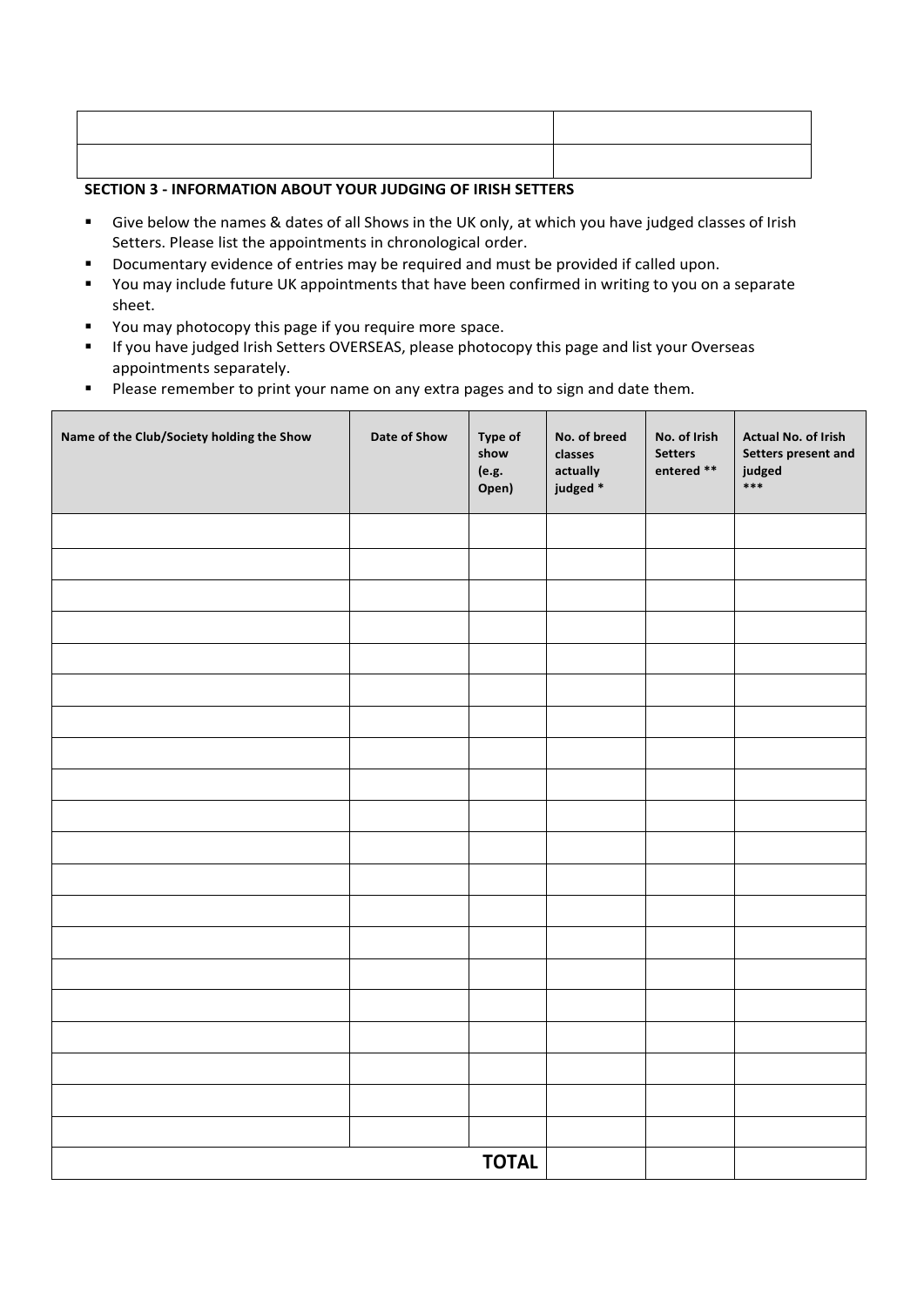- \* Only include classes in which dogs were present not simply those scheduled<br>\*\* The total number of Irish Setters entered **not** the number of entries
- \*\* The total number of Irish Setters entered **not** the number of entries<br>\*\*\* This requirement is for all shows held after 1 1 1995
- This requirement is for all shows held after 1.1.1995

### **SECTION 4: FURTHER INFORMATION ABOUT YOUR TRAINING/ OTHER EXPERIENCE IN IRISH SETTER**

| The following information is an important part of your application and as space is of a premium on this form,<br>it should be supplied on a separate piece of paper and attached to the application form.<br>Please remember to put your name at the top and to sign and date the additional page(s).<br>Please supply all further information concerning any training you have undertaken or your other experience<br>in Irish Setters that serves to prove your depth of interest in the Breed. Please give full details where<br>appropriate e.g. dates, society/club, seminar organiser/tutor, Newsletter, periodical etc. Please attach<br>photocopies of evidence where appropriate. (E.g. Certificate of Attendance/ Pass certificates etc.) You<br>should tell us: |
|----------------------------------------------------------------------------------------------------------------------------------------------------------------------------------------------------------------------------------------------------------------------------------------------------------------------------------------------------------------------------------------------------------------------------------------------------------------------------------------------------------------------------------------------------------------------------------------------------------------------------------------------------------------------------------------------------------------------------------------------------------------------------|
| Have you have attended the KC recommended The Requirements of a Dog Show Judge seminar run by a KC<br>Accredited Trainer and whether or not you have passed the additional written assessment.<br>Yes / No                                                                                                                                                                                                                                                                                                                                                                                                                                                                                                                                                                 |

Date: Trainer:

| Have you attended the KC recommended <b>Conformation &amp; Movement</b> seminar run by a KC Accredited Trainer? |  |
|-----------------------------------------------------------------------------------------------------------------|--|
| Yes / No                                                                                                        |  |

Date: Trainer:

Have you attended a **Points of a Dog Assessment** (Conformation & Movement Hands on) conducted by a Kennel Club Accredited Trainer and passed the assessment? Yes / No

Date: Trainer:

Have you attended an **Irish Setter breed specific seminar** or **Breed Appreciation Day** that are organised by the Breed Clubs/Societies in accordance with the Kennel Club JWP recommendations? Yes / No

Date: Society:

Have you passed a **Multiple Choice Exam** on the Irish Setter Breed Standard? Yes / No

Date: Society:

Have you attended and PASSED an A3 Hands on Assessment for Irish Setters? Yes / No

Date: Society:

Have you attended & passed with credit a **Judges Development Programme** for Irish setters run by the National Gundog Association? Yes / No

Date: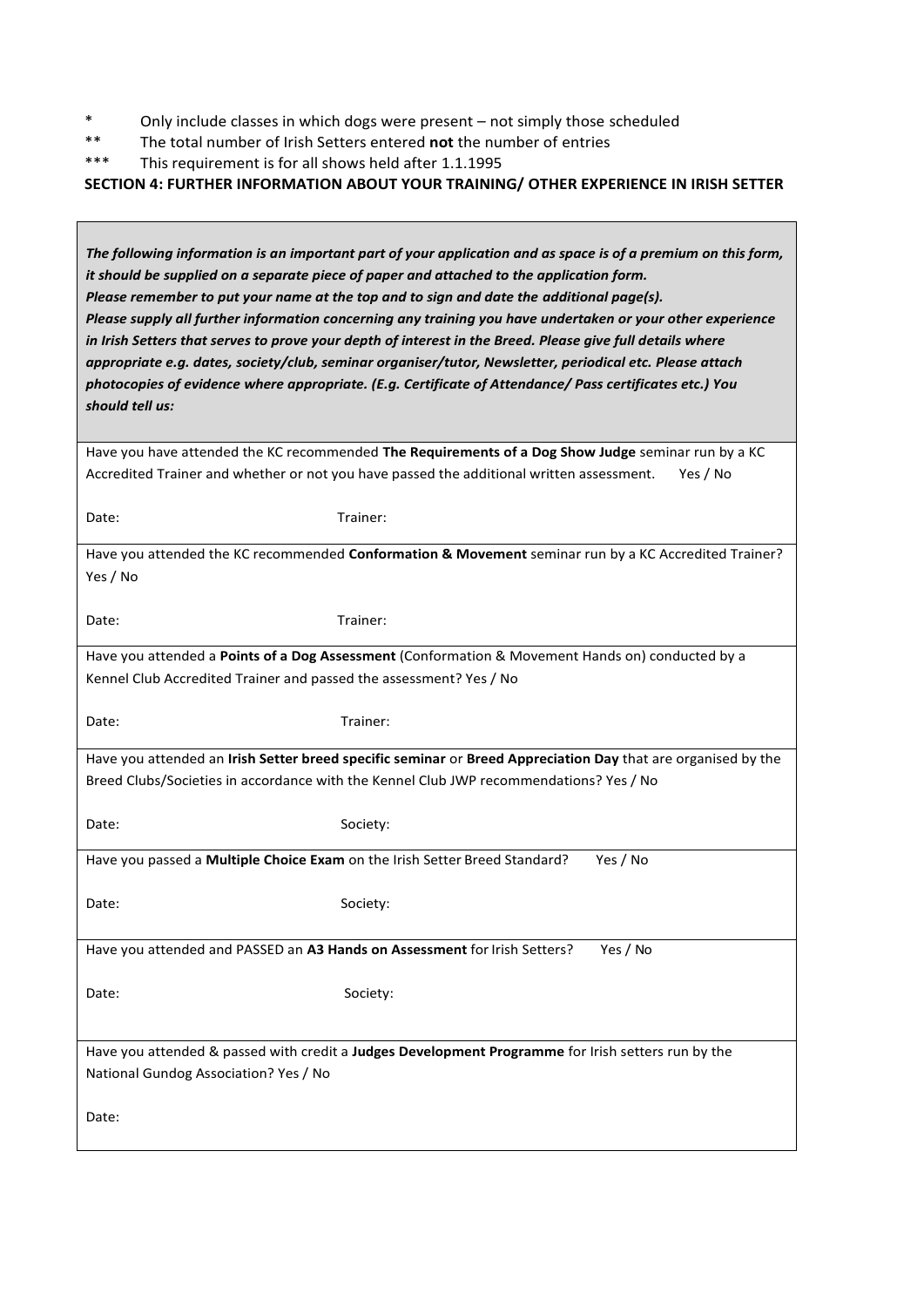First time Challenge Certificate applications (Any breed). To have attended an Open Field Trial or an Open Gundog Test (GWT) in the Setter and Pointer Sub Group:

Date:

# **SECTION 5 – DETAILS OF YOUR STEWARDING EXPERIENCE AT OPEN OR CHAMPIONSHIP SHOWS**

Please record your details below. KC requires stewarding over 12 days. You may be required to provide photocopies of any stewarding certificates or Kennel Club Stewarding Record Book records to support your application. (Existing CC Judges do not need to complete this)

| Name of the Club/Society holding the | Date of | Type of | <b>Breed Type</b> | No. of classes |
|--------------------------------------|---------|---------|-------------------|----------------|
| Show                                 | Show    | Show    | or Variety        | actually       |
|                                      |         |         |                   | stewarded      |
| $\mathbf 1$                          |         |         |                   |                |
| $\overline{2}$                       |         |         |                   |                |
| $\overline{\mathbf{3}}$              |         |         |                   |                |
| $\overline{\mathbf{4}}$              |         |         |                   |                |
| 5                                    |         |         |                   |                |
| $\boldsymbol{6}$                     |         |         |                   |                |
| $\overline{7}$                       |         |         |                   |                |
| 8                                    |         |         |                   |                |
| 9                                    |         |         |                   |                |
| $10\,$                               |         |         |                   |                |
| $11\,$                               |         |         |                   |                |
| $12\,$                               |         |         |                   |                |

**SECTION 6:** Additional information which you feel may be relevant. This includes breed judging lists you are on in breeds other than the Irish Setter, a requirement for Non-Breed specialists.